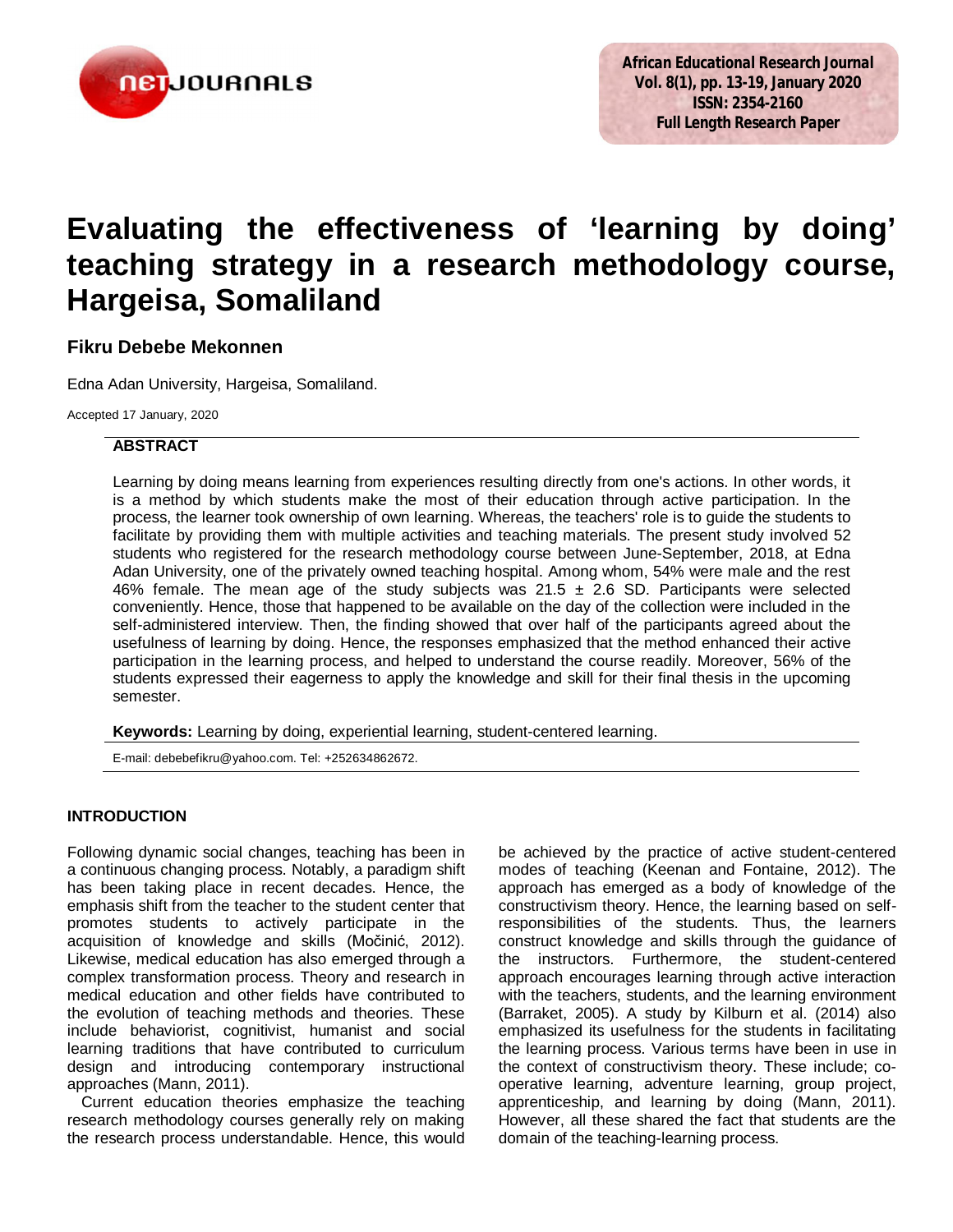The research methodology course is a critical requirement in many undergraduate programs. Unfortunately, it becomes challenging for students because of its complex nature and material. Furthermore, substantial numbers of students are less interested in the research methodology course and future research career (Lundahl, 2008). Despite the growing knowledge of educational theories, the challenge is, choosing a suitable theory and approach. For this reason, scholars recommended some methods such as project-based learning and problem-based learning (Aguado, 2009). A similar study by Longmore et al. (1996) also revealed that group projects in teaching research methodology course helped the learners in easing the complex knowledge and concepts. Furthermore, because of the group project, students were able to feel ownership and showed active participation.

### **Aim**

Following the introduction of new teaching approaches, it is crucial to evaluate the process and result. Thus, the finding will be useful to ensure the educational objectives are achieved. Furthermore, it provides evidence to assess the overall effectiveness of the method (Zohrabi, 2011). With this intention, the present research investigates the effectiveness of the learning by doing approach in teaching research methodology courses.

## **Significance of the study**

Student-centered teaching is an instructional approach by which students influence the content, activities, materials, and pace of learning. Hence, it ensures the learner as the center of learning-teaching. Then, the teachers' role is as a facilitator to encourage the students to learn independently and in a group. A variety of methods have been described under student-centered approaches; some of these include, Problem based Learning (PBL), cooperative (team-based) learning, and learning by doing (Froyd and Simpson, 2008). Literature by Wright (2011) also emphasized the proper implementation of studentcentered teaching to enhance the learners' participation and overall quality of education. Therefore, in the current project, the author evaluated the effectiveness of learning by doing approach. Subsequently, recommendations are made for stakeholders to improve the learning-teaching process.

## **MATERIALS AND METHODS**

### **Population and sample**

This was a quantitative cross-sectional study. Purposive sampling technique was applied for collection of data.

Fifty-two undergraduate students who registered for a research methodology course between June and September, 2018, at Edna Adan University, were selected purposively. The group consisted of 65 students in the day shift and night shift. Among whom 52 happen to be available on the day of data collection interviewed in the self-administered interview.

## **Project process**

Before the introduction of learning by doing method, the traditional lecture has been in use. However, challenges were encountered by the students during the final thesis project. Hence, learning by doing method has been introduced since the 2017 academic year. By the time, there was no formal evaluation made to assess effectiveness. Therefore, besides teaching the course, the author employed a self-administered interview of 52 students. In the process, the semester is allocated in two phases. The first two months for the theoretical course, and the second two months for group mock proposal write up. Then, students were allocated to twelve groups, each with five members. Proposal title assigned by the author, followed by orientation about team collaboration, leadership, communication skills, and conflict resolution made before the start of the group project. During the proposal writing phase, each group provided with three chances of email formative feedback. Besides, face to face feedback also placed at different times, before the final submission of the mock proposal.

## **Data collection tools and methods**

The self-administered questionnaire was designed by the investigator following an adequate review of related literature. Additionally, a questionnaire from Hejase et al. (2013) "Student Evaluation of Teaching (SET) Process" was used as a baseline in designing the questionnaire. The questions designed in a Likert Scale format with fivepoints because it is a widely held psychometric scheme for quantifying people's opinions and perceptions (Bishop and Herron, 2015). Also, some open-ended questions included in assessing the strengths and challenges encountered during the group project. Construct validity was assured by expert opinion of two medical educationists. The objectives of the questionnaire focused on the students' perception of the usefulness of the group project, adequacy, and relevance of the lecturer's feedback.

### **Data analysis**

Following the data collection, the frequency and percentage of each response summarized and presented in the form of the bar chart, pie chart, and table. For the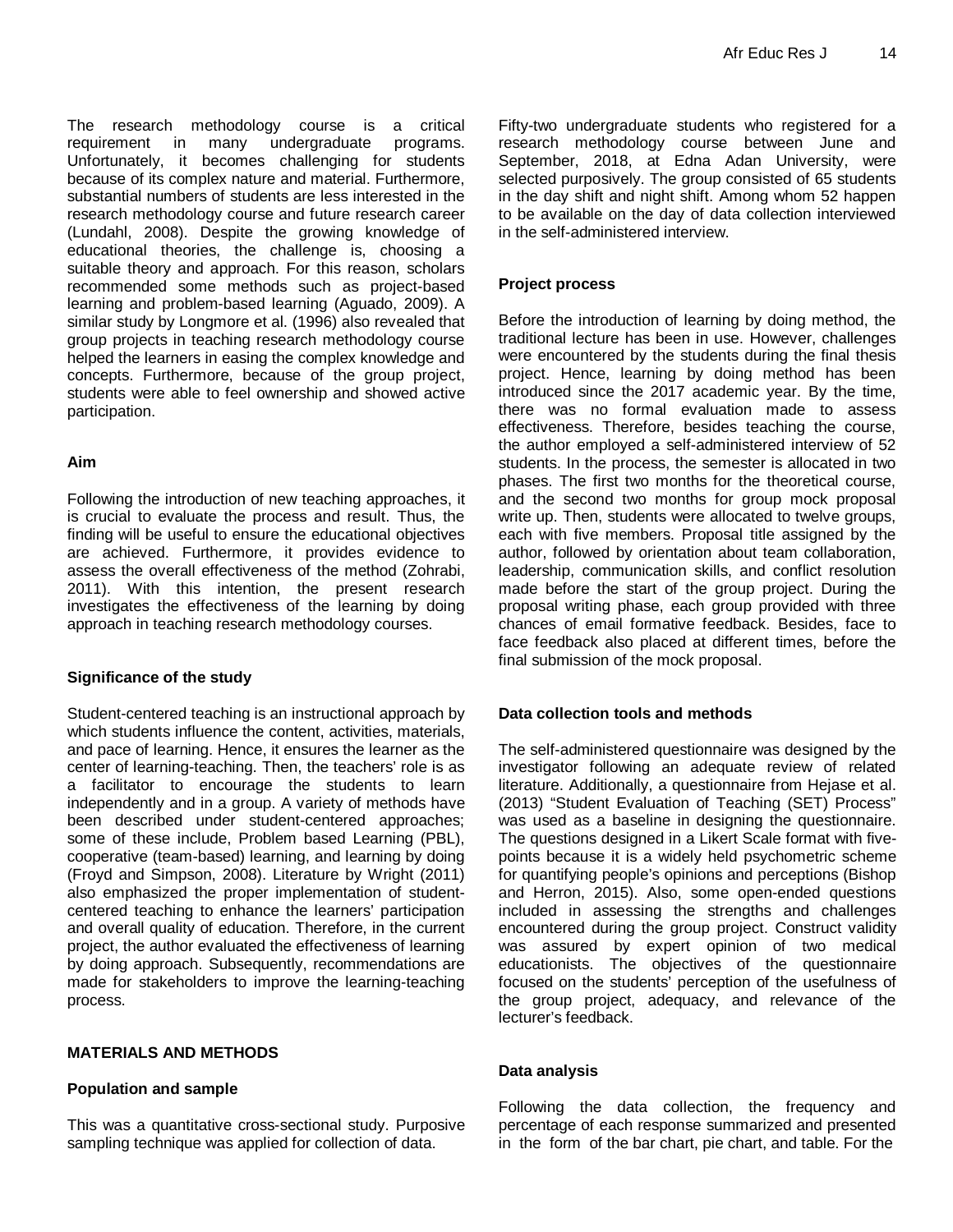open-ended questions common themes identified through thematic analysis for open-ended questions also summarized in the table.

#### **RESULTS**

Anonymous self-administered interview were conducted, among students of the fourth-year class placed in two shifts. 40 (62%) in the regular, and the rest 25 (38) in the evening sessions. The findings are presented using descriptive statistics based on, frequency counts, and percentages, as follows. Of the total 65 students, 52 were subjected in the self-administered questionnaire interview. The remaining 20 excluded due to incomplete responses on multiple items, absent on the day of data collection, and dropout because of administrative reasons. Of the 52 students who had interviewed, 28 (54%) are male and the rest 24 (46%) female. The mean age of the study subjects is  $21.5 \pm 2.6$  (SD).

Overall, the response of the students about learning by doing was very encouraging. Accordingly, the 16 (30.8%) strongly agreed, 24 (46.2%) agreed, 5 (9.6%) neither agreed nor disagreed. However, 5 (9.6%) disagreed and 2 (3.8%) strongly disagreed. Hence, 77.0% of the participants agreed that the learning by doing approach was useful for the in-depth understanding of the research methodology course (Figure 1).

Students were also asked to rate the utility of mock proposals in easing the learning process. Then, 28 (53%) of the students strongly agreed, and 17 (32.7%) agreed about the utility of participating in the mock proposal to easily comprehend the course. However, 2(3.8%) disagreed and1.9% of students strongly disagreed with the mock proposal usefulness (Figure 2).

The participants were also asked about the importance of tutors' feedback in guiding the writing of literature review. Hence 26 (50%) of the students strongly agreed and 21 (40.4%) agreed (Figure 3).

When the students asked their opinion on the importance of group projects in improving their skills to use statistical software like SPSS, the responses showed that 1(1.9%) strongly disagreed, 11 (21.2%) disagreed, 4 (7.7%) neither agreed nor disagreed, 12 (32.7) agreed, and 19 (36.5) strongly agreed. Thus, a substantial level of disagreement observed about the usefulness of the group project in enhancing students' skills towards using statistical Software. Furthermore, the students were also asked about their readiness to write proposals following the mock proposal project. Then, the results showed that 20 (38.5%) strongly agreed, 21 (40.4%) agreed, and 5 (9.6%) neither agreed nor disagreed. However, 6 (11.5%) disagreed and still in doubt to write a proposal on their own.

The study also assessed students' asked to rate whether they had a good understanding of study designs and their use following the taught class and group project. Then, 19 (36.5%) strongly agreed, 16 (30.4%)



**Figure 1.** Students' response about the usefulness of "learning by doing" ( $n = 52$ ).

agreed (1.9%) strongly disagreed (Table 1). Regarding the students' confidence in their knowledge to decide and use a suitable sampling technique, 18 (34.6%) agreed, 16 (30.8%) strongly agreed, and 1 (1.9%) strongly disagree that they would decide the sampling technique (Table 1).

Moreover, the participants were asked some openended questions. Including the strength and challenges encountered during the group project and classroom teaching. Then, responses were categorized into logically related themes. For example, when students asked about "what aspects that most enhanced their learning," the common responses emphasized that group learning and hands-on practice helped the students to understand the course in-depth. Furthermore, some of the students' responses are summarized in Table 2.

Additionally, the students were also asked: "How do you think, you will incorporate the knowledge you acquired into your final thesis?" The most common response showed that the majority felt confident to apply what they learned about research methods during their final thesis preparation. For example, one student replied that "I support to incorporate my knowledge to the main thesis." Similarly, another student stated that "by following the instruction I will use to write my proposal in the Future". Regarding the obstacles they faced during the class, the majority indicated that limited writing skill and articulation was the main challenge. For example, one student commented that "the group project helped me to have a good concept of research, but I had limited time and skills in the writing of literature review and other sections." Likewise, another student commented that "I have a good understanding but, I find it difficult to write".

Furthermore, the English language proficiency was the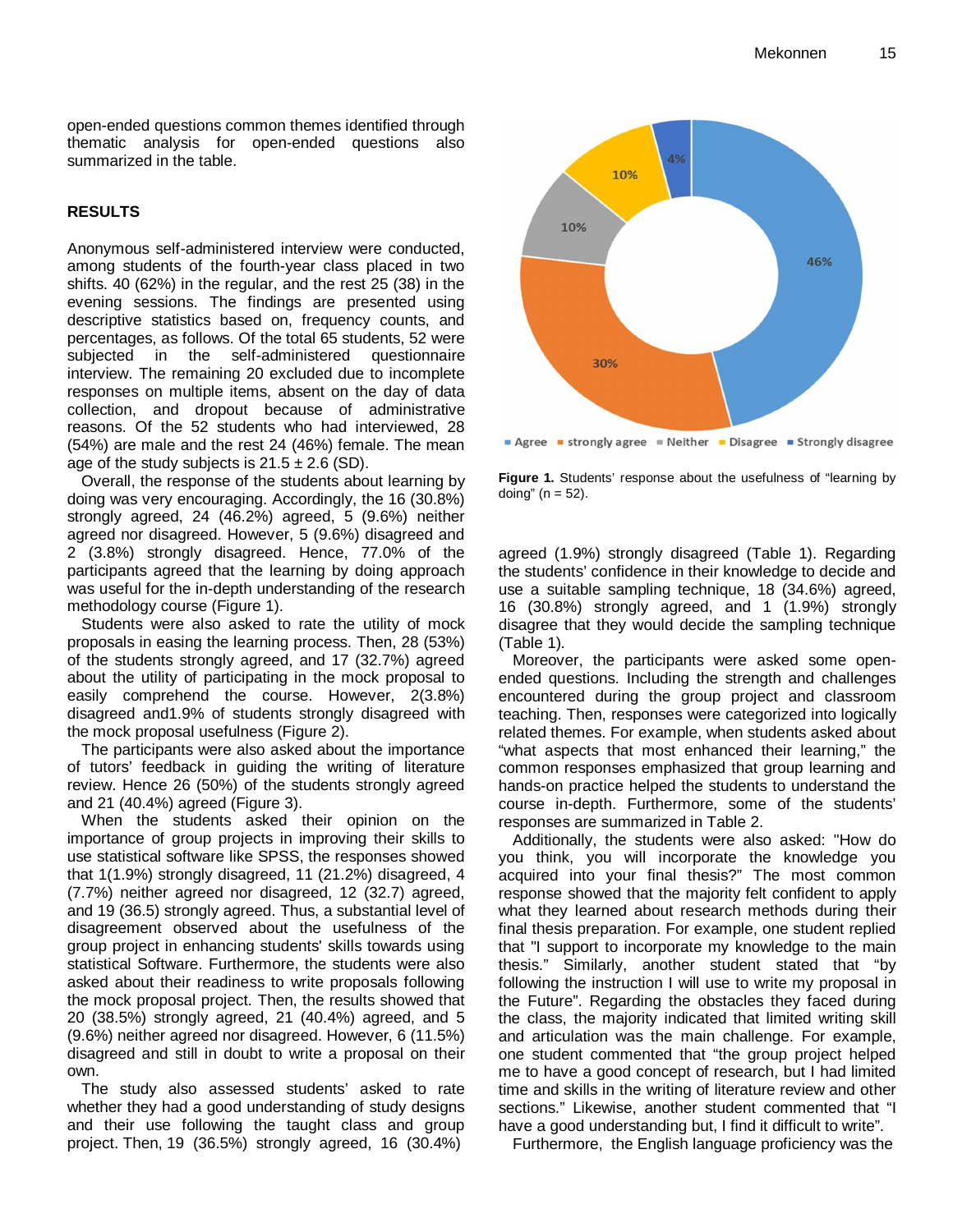

**Figure 2.** Students response to the usefulness of group work in the assignment (n = 52).



Frequency Percent

**Figure 3.** Students response to the importance of instructor feedback (n = 52).

most common challenge encountered by the students. For example, one student replied that "at the side of the language. Similarly, another student also responded that "the main obstacle is the language of instructor", and other students suggested that "teachers must learn the Somali language." Related to the language issue, the current study revealed students' difficulty in understanding the feedback given by the instructor. For instance, one student stated that "the comment I get from the teacher was difficult to understand", and another student mentioned that "the feedback from the lecturer is very hard to understand."

Lastly, students were also asked, "What part of the course helped your learning the most?" Thus, the most valuable section perceived by the students was the study design, and the method and the material section of the mock proposal. For example, one student commented that "the method and material part was more useful". Similarly, another student said that "the method and material and literature review were the most useful". Moreover, most students perceived that the title and objective parts of the proposal were helpful to get the whole concept of the. For instance, one student stated that "the objective is a foundation for research", while another student reported "objective and statement of the problem helped me to understand research".

#### **DISCUSSION**

The present study has assessed students' opinions on the usefulness of learning by doing in easing the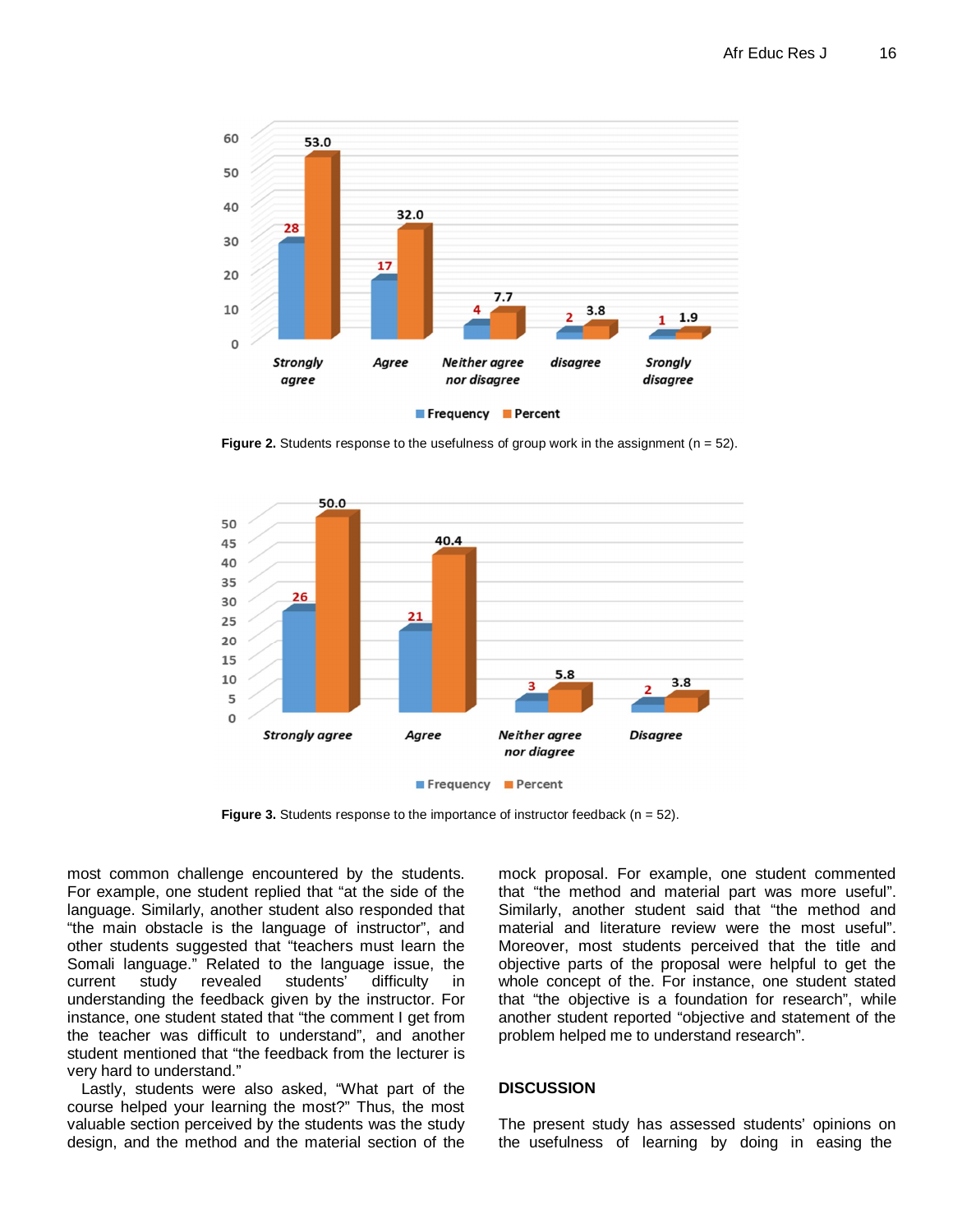**Table 1.** Students response with respect to their attitude towards the different sections following the learning by doing teaching  $(n = 52)$ .

|                                                                                                             | <b>Frequency (Percentage)</b> |          |                |           |                   |
|-------------------------------------------------------------------------------------------------------------|-------------------------------|----------|----------------|-----------|-------------------|
| <b>Items</b>                                                                                                | Disagree<br>Strongly          | Disagree | <b>Neither</b> | Agree     | Strongly<br>Agree |
| You applied the Vancouver referencing taught by the<br>instructor in your mock proposal (assignment)        | 1(1.9)                        | 8(15.4)  | 8(15.4)        | 16 (30.4) | 19 (36.5)         |
| You have enough justification to use different study<br>designs following taught by the instructor.         | 1(1.9)                        | 8(15.4)  | 13(25)         | 18 (34.6) | 12(23.1)          |
| You applied the sample size calculation taught by the<br>instructor in your mock proposal.                  | 0(0)                          | 8(15.4)  | 8(15.4)        | 26 (50)   | 10 (19.2)         |
| As a result of this course, I am able to decide on a<br>suitable sampling technique.                        | 1(1.9)                        | 7(13.5)  | 10 (19.2)      | 18 (34.6) | 16 (30.8)         |
| You confidently decided the data collection method<br>suitable for your mock proposal                       | 1(1.9)                        | 4(7.7)   | 5(9.6)         | 26 (50)   | 16 (30.8)         |
| You<br>applied<br>the<br>techniques<br>for<br>preparing<br>questionnaire following taught by the instructor | 1(1.9)                        | 6(11.5)  | 6(11.5)        | 24 (40.2) | 15 (28.5)         |
| The course prepared me to organize and write a<br>research proposal.                                        | 20(38.5)                      | 6(11.5)  | 5(9.6)         | 21(40.4)  | 20 (38.5)         |

**Table 2.** The response of students about the activities that enhanced their learning.

| <b>Common themes</b>                   | <b>Student response</b>                                                                                                                                      |  |  |
|----------------------------------------|--------------------------------------------------------------------------------------------------------------------------------------------------------------|--|--|
| hands-on<br>activities<br>Group<br>and | Student X, " Two activities enhance my learning is an exercise on proposal writing and with<br>the assistance of the teacher and group work with classmates" |  |  |
| practice                               | Student Y: "immediate practice following the lecture helped me to understand"                                                                                |  |  |
|                                        | Student Z: "group activities and reading others thesis is the best activity that enhances"                                                                   |  |  |
| feedback<br>the<br>Frequent<br>from    | Student A: " the feedback we were getting from the teacher"                                                                                                  |  |  |
| instructor                             | Student B: "on time feedback from the teacher"                                                                                                               |  |  |

research methodology course. Hence, the majority of participants agreed on usefulness learning by doing. Furthermore, 56% of students indicated their plan to apply the taught knowledge and skill for their final thesis in the upcoming semester. Hence, it is possible to conclude that, despite the challenges of implementing for large class sizes, evidence suggested that teaching students through such an interactive student-centered approach is useful in teaching research methodology and related courses. However, scholars argue that learning by doing cannot take place alone. Hence, the teacher should guide and incorporate additional methods. This argument might hold in some situations because the

diverse experience of learners might hinder the use of learning by doing approach alone. Therefore, the use of additional methods of teaching, like problem-based learning, flipped classroom, and reflective practice (Ball and Pelco, 2006).

The findings also showed that 53% of the students strongly agreed that the group teaching approach was very useful. Similar to this, a study by Ball and Pelco (2006) also revealed many students (51.4%) stated working in small groups was a positive experience and the majority perceived group projects as an exceptional learning experience. Furthermore, a study by Aguado (2009) also showed that group and collaborative learning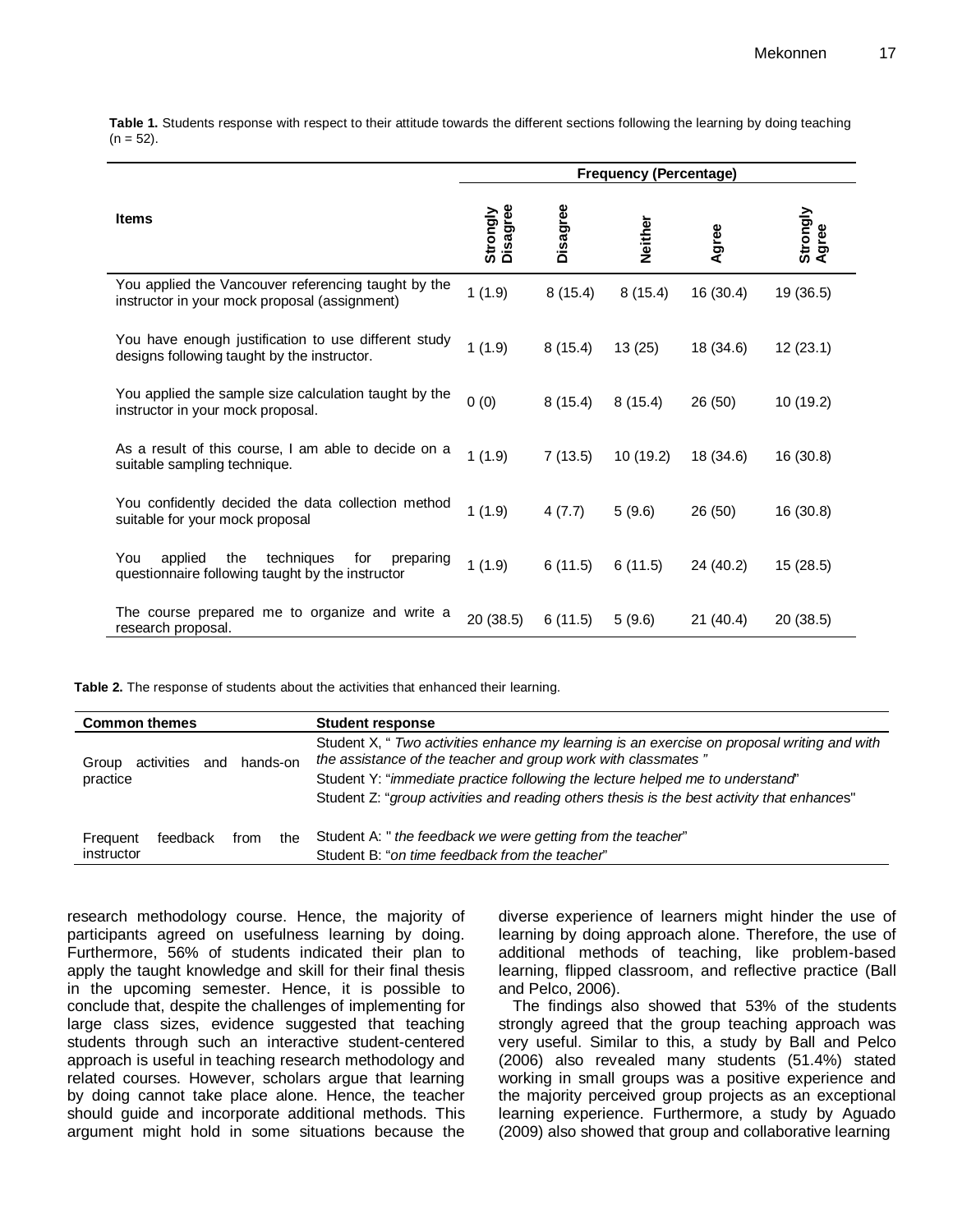was a rewarding experience in meeting the course objectives. However, an evaluation of psychology students following group projects revealed 40% of whom reported the project imposed frustration (Ball and Pelco, 2006), and this might be due to the difference in students' commitment, experience, and misunderstanding of the aim of group learning. Therefore, incorporating peer evaluation as part of the assessment might accelerate the motivation and participation of students.

There was considerably stronger qualitative feedback obtained from students when asked about the activities that most enhanced their learning. For example, one student replied, "two activities enhance my learning are exercise on proposal writing and teachers' support, and the second is participating in group work with classmates". Another student also said that "group activities and reading others thesis are the best practices that enhanced my learning". Hence, these were consistent with a study by Barraket (2005), which emphasized the usefulness of the group practical aspect of the course. However, some arguments noted that group projects are a source of anxiety for students (Barraket, 2005; Ball and Pelco, 2006). These might be due to the socio-cultural differences and individual behavioral factors among students. Therefore, encouraging students by assigning roles as group leader, secretary, and scheduler, might help to alleviate the anxiety and frustrations of students.

Students' responses about the significance of instructors' feedback showed 26 (50%) strongly agreed that teachers' feedback was useful to enhance students' skills in proposal writing. A study by Longmore et al. (1996) also emphasized that the instructors' feedback helped students to practice proposal writing independently. However, some authors suggested that the effectiveness of the feedback depends on the class size, the teachers' skills, and timeliness (Ball and Pelco, 2006). Therefore, in the case of large class size, alternative feedback approaches such as group feedback might help to address students in a short time.

Regarding the obstacles related to the learning by doing method. The study revealed that limited English proficiency was the main challenge encountered by the students. For example, one student stated that "Problemrelated to the language was the main challenge". Another student also stated that "teachers must learn the Somali language" however, this is against the policy that encourages to use of the English language as the medium instructions. Furthermore, students also experienced worries in perceiving the teachers' feedback on the group project. For example, a student responded that "the comment I received from the teacher was hard to understand". Also, a study by Lundahl (2008) emphasized the influence of language proficiency on students learning. Therefore, encouraging students to improve their language skills through tutorials and short courses will help to enhance their understanding of the concept of research methodology.

Students also asked what enhanced their learning. Thus, the majority replied that group activities and hands-on practice helped student learning. Likewise, a study by Aguado (2009) also stressed stimulating hands-on training through several assignments was very helpful for the students. Furthermore, a study by Fallon et al. (2013) also emphasized the usefulness of group projects in motivating the learners' participation in teaching-learning. Hence, despite its time-consuming nature, the learning by doing method remains to be the preferred mode of teaching at the higher institution.

## **Conclusion**

Overall, the findings of this study depict that learning by doing method enhances student participation. Accordingly, 75% agreed on the usefulness of the learning by doing in facilitating the teaching-learning. Regarding the feedback, more than half of the participants agreed that lecturers' feedback helped them to improve research knowledge and skills. Moreover, hands-on practice and group project also enhanced their confidence in research writing skills. Despite these benefits, some challenges also reported by students. For example, some students stated that inadequate English language proficiency hindered their participation during the group project.

### **RECOMMENDATION**

Student-centered teaching methods should be promoted hence, than the traditional lecture only.

- The English language syllabus should be revised in a way to improve student's proficiency in writing.

- Adequate time should be allotted during the group project to facilitate group experience sharing among students.

- Researchers should be encouraged to do large scale studies by incorporating the lecturers' perspectives.

### **Limitations**

The present study generated basic information about the effectiveness of learning by doing teaching methods. However, it might not be representative of all higher institutions, because of the following reasons. Firstly, the information is entirely based on the students' perceptions. Hence, it becomes insufficient to measure other factors. Secondly, the study employed a small sample size.

#### **REFERENCES**

**Aguado**, N. A. (**2009**). Teaching research methods: Learning by doing. Journal of Public Affairs Education, 15(2): 251-260. **Ball**, C. T., and **Pelco**, L. E. (**2006**). Teaching research methods to